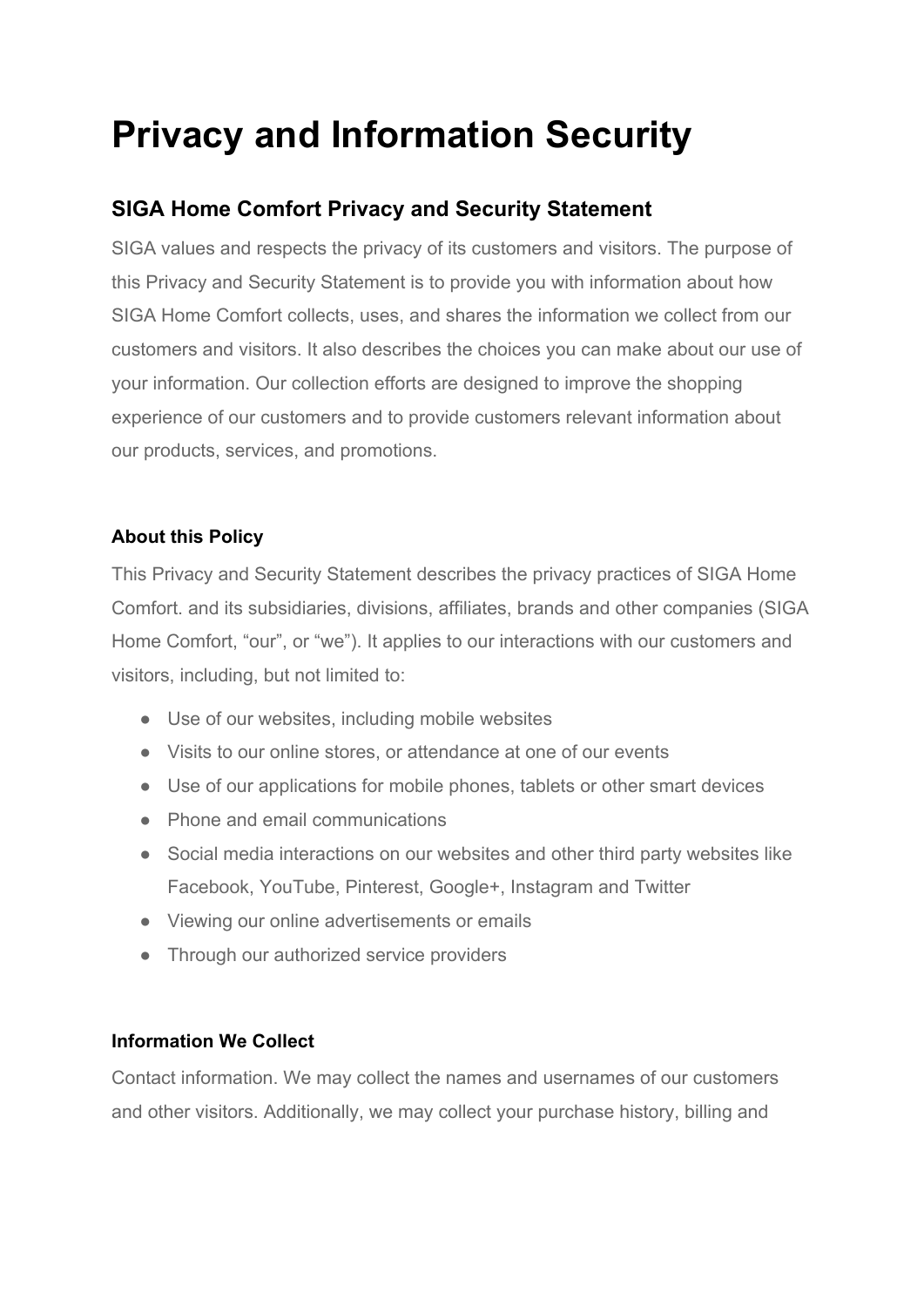shipping addresses, phone numbers, email addresses, and other digital contact information. We may also collect information that you provide us about others.

Payment information. When you make a purchase we collect your payment information, including information from your credit card and authentication information, such as your signature via expiry date and CVN.

**Returns information**. When you return a product via an exchange to our distributors, you may be asked to provide your name, address, phone number and show information that identifies you, such as your driver's licence. We collect this information to process and track returns and to help detect and prevent fraud and otherwise administer our loss prevention program.

#### **Refunds are not provided: No Refunds**.

Demographic information. We may collect information about products or services that you like, as well as reviews you submit, or website pages you visit, during your online shopping experience. We might also collect information like your age or gender.

Location information. If you use our mobile websites or applications, we may collect location data obtained from your mobile device. If you use our websites, we may collect location data obtained from your IP address. We use this location data to find our nearest distributor to you, provide product pricing and availability and driving directions to your residence for product(s) delivery. If you would prefer not to provide us with your device's location information, you can control what location information is shared in the settings menu of your device.

Registration information. If you register on our websites or enter a contest, sweepstakes, promotion or other program offering, we collect personal information such as your name, email address and other information required to administer your participation in the program.

Other information. We may collect any of the information or content that you provide through our websites, mobile applications, or online forums. If you use our websites, we collect your IP (Internet Protocol) address and other related information such as the type of browser and operating system you are using. We might also track the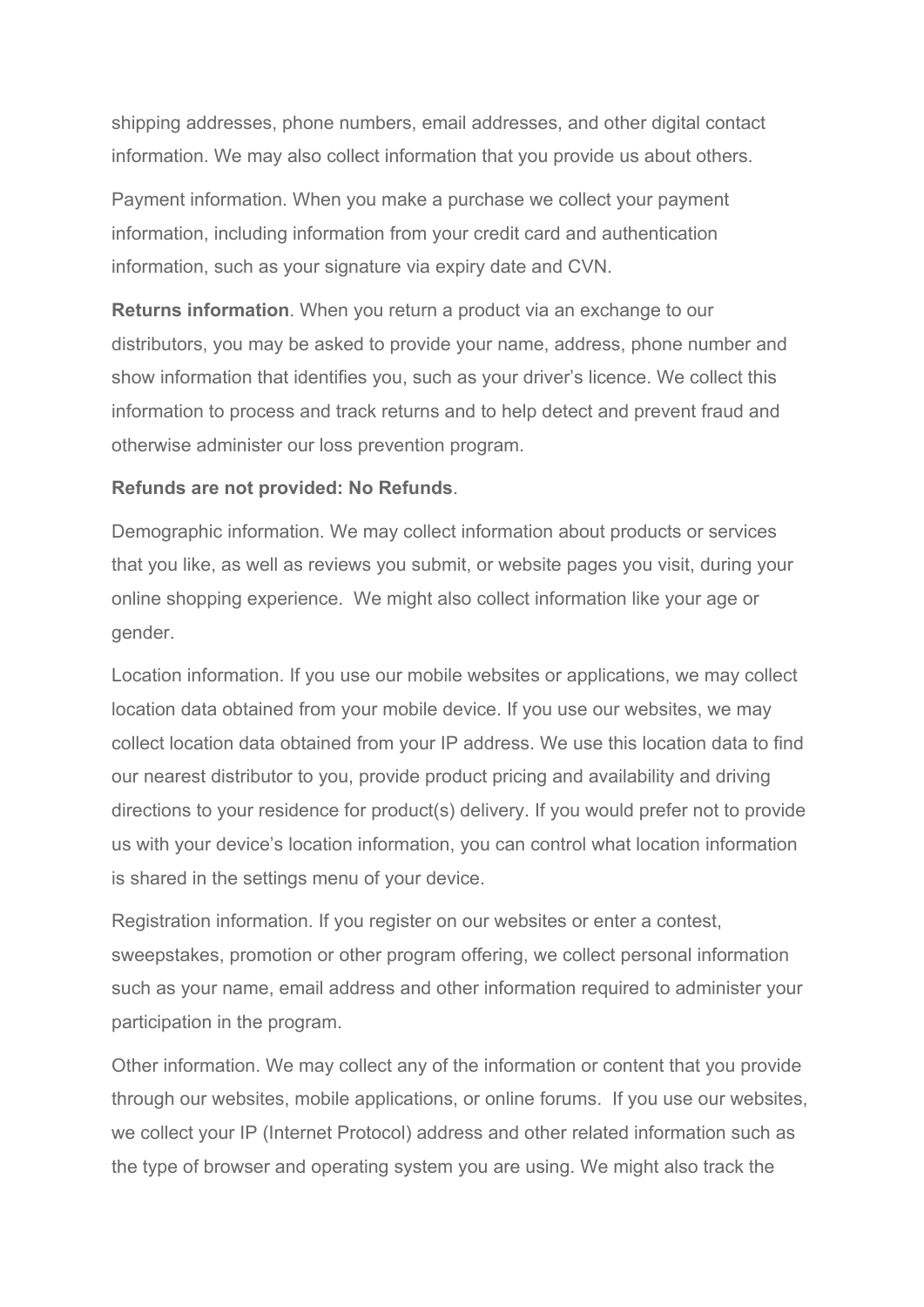pages you visit, look at what website you came from, or what website you visit when you leave us. We collect this information using the tracking tools, such as Google Analytics and Google Webmaster Tools.

# **How Information is Collected**

We collect information directly from you. The following are a few examples of when we collect information from you:

- During website or survey registration
- In connection with an online purchase
- If you use an online forum, submit a question or answer to our Product Q & A, provide us with comments or reviews or contact our call centre
- If you upload or share a photo or other digital content through one of our websites, applications, or via social media interactions on third party websites like Facebook or Twitter.
- If you register for a loyalty program or apply for SIGA Home Comfort Newsletter or other subscription
- If you return a product or request and exchange
- If you request we send you an electronic copy of your online purchase receipt
- In connection with your interactions with us as a registered user of our websites. For example, when you use the features of our My Account tool like Express Checkout, Converge, Mondo Payment Gateway or other payment provider support provider; including participating banks or financial institutions..
- We collect information from you passively. We may use tracking tools like browser cookies, flash cookies, and web beacons. To learn more about these tools and how you can control them,

# **Our Tracking Techniques**

# Tracking Tools We Use

We collect personal and other information about users over time and across different websites when you use this website or service. We also have third parties that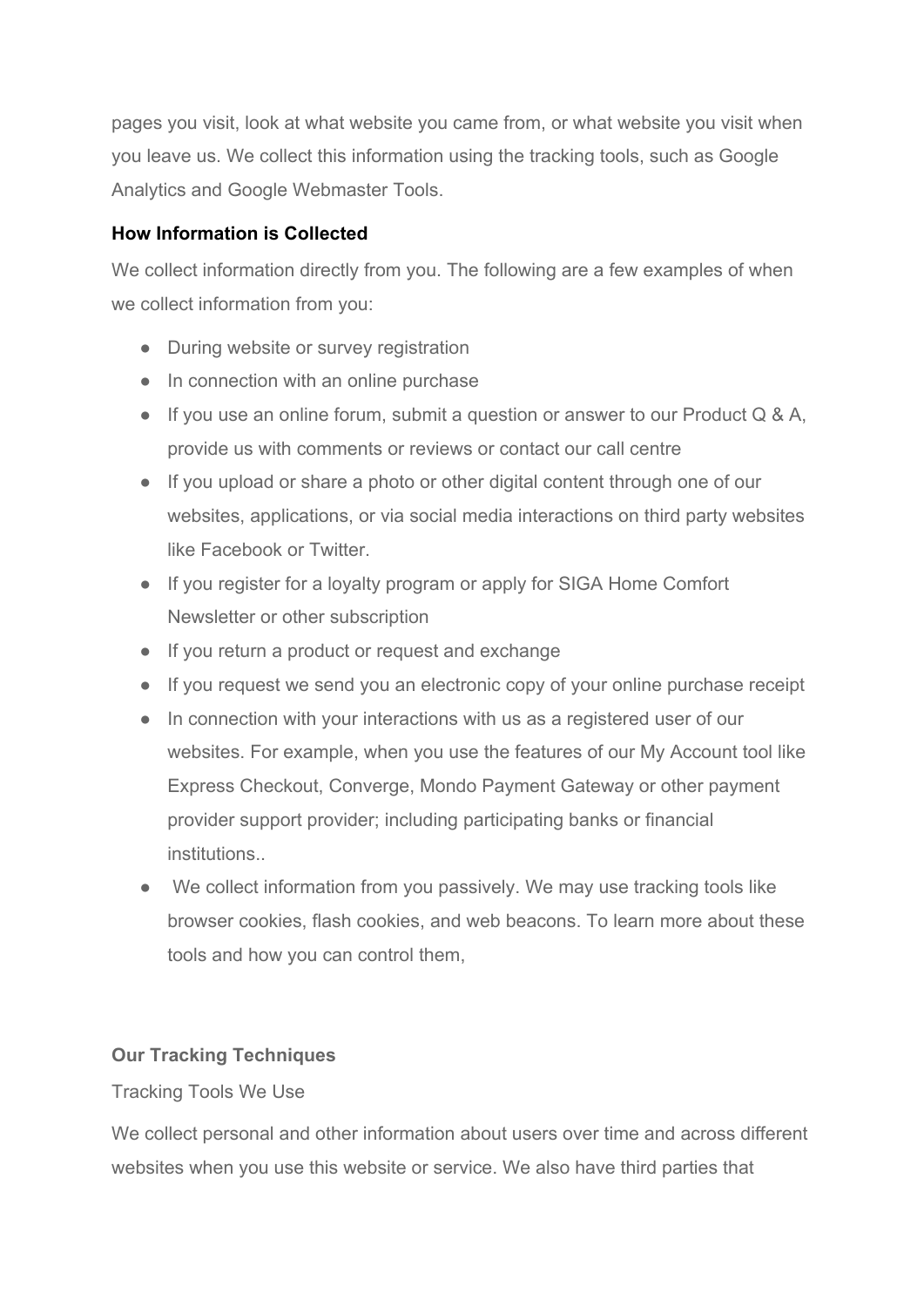collect personal information this way. We or our vendors use several common online tracking tools to collect this information. These may include browser and flash cookies. We may also use web beacons and similar technologies. We or third parties may also collect or receive information from our mobile applications and others' applications and use that information to provide measurement services and targeted ads. We (and our third party service providers) also use these tools:

- To track visitors to our websites.
- To recognize returning customers.
- To learn what site referred you to our websites or mobile application.
- To store your password if you are registered on our website.
- To personalize your experience on our website, mobile application and on third-party social networking websites, plug-ins and applications.
- To collect and store geographic data determined by the IP address of your computer.
- To optimize and tailor our websites and mobile applications.
- To make product recommendations and provide you with advertising content in which we think you will be interested. As part of this customization, we may collect information about your online behaviour on our mobile applications, our websites or on other websites. We may also get information about your browsing history from our trusted business partners and vendors.
- So we can better understand our audience, our customers, our website visitors and mobile application users, and their respective interests.
- To provide correct pricing and ads for the local store you select.

# **Controlling Our Tracking Tools**

Your browser may give you the ability to control cookies. How you do so depends on the type of cookie. Certain browsers can be set to reject browser cookies. To control flash cookies. Why? Because flash cookies cannot be controlled through your browser settings. Your mobile device may not give you the ability to control cookies. If you wish to block cookies on our mobile applications, you will need to delete the application from your mobile device. If you configure your computer to block cookies, you will limit the functionality we can provide when you visit our websites. If you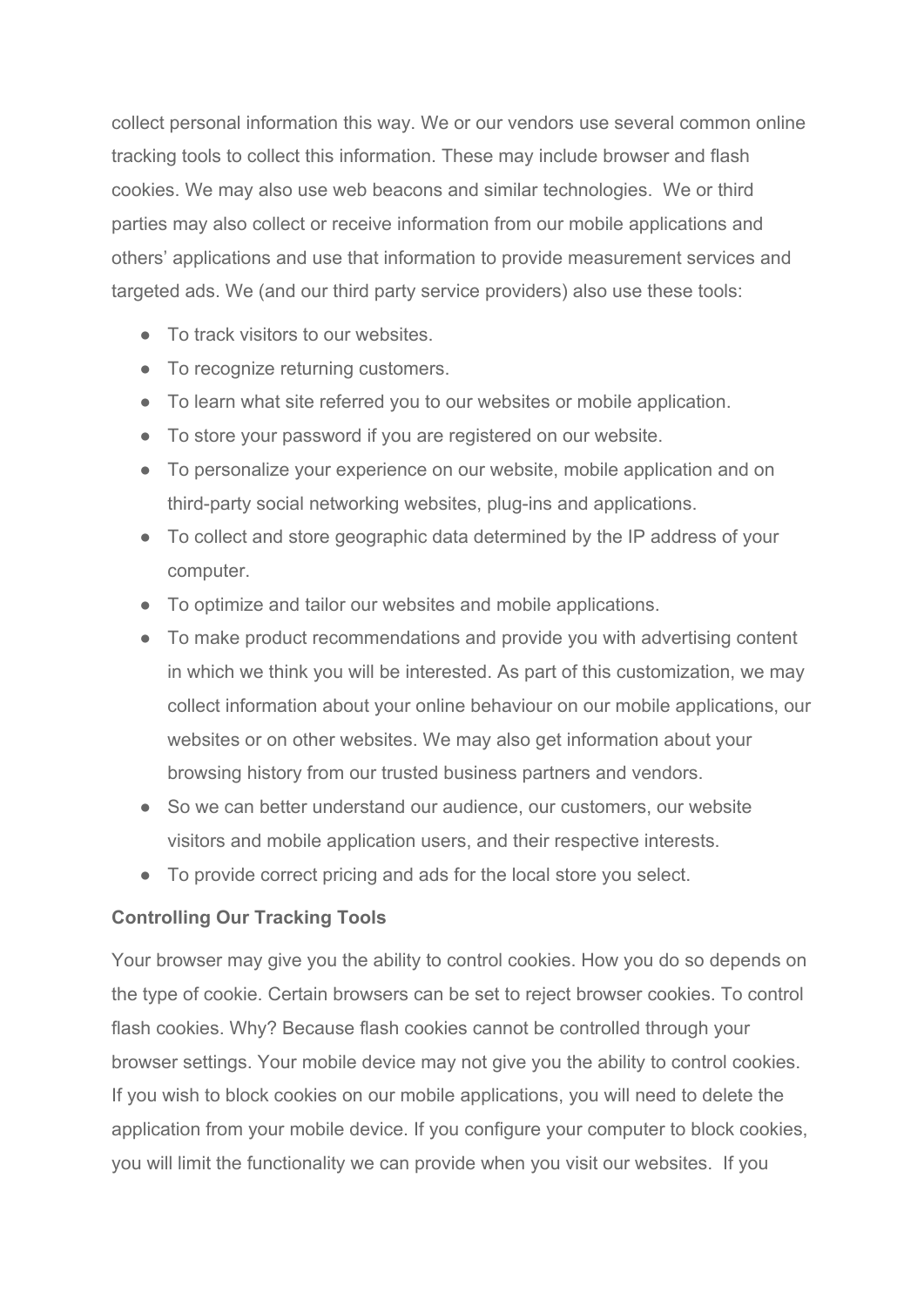block or delete cookies, not all of the tracking that we have described in this policy will stop.

Our "Do Not Track" policy: Some browsers have a "Do Not Track" feature that lets you tell websites that you do not want to have your online activities tracked. These browser features are not uniform, so we are not currently set up to respond to those signals.

We collect information from other sources. We may get information about you from third party business partners, like an updated address from a shipping vendor. We may collect information about you from a friend. For example, if your friend purchases something from us to send to you or if your friend provides your information through one of our refer-a-friend type features. If you use one of these features, please ensure that you only submit email addresses of individuals with whom you have a close personal or family relationship, who would be interested in receiving the communication, and who has authorized you to share their email address.

## **How We Use Information**

We use the information we collect for our business purposes, including:

To respond to your questions and requests. Examples include:

- Fulfilling orders, ensuring proper delivery or providing services such as an electronic copy of your receipt.
- Administering your participation in a contest sweepstakes or other promotion or sending you prizes you might have won
- Processing a return as a product exchange
- Responding to a product or service review

To improve our products and services. We may use your information to make website or product and service improvements.

To look at website trends and customer interests. We might use your information to customize your experience with us. We may also combine information we get from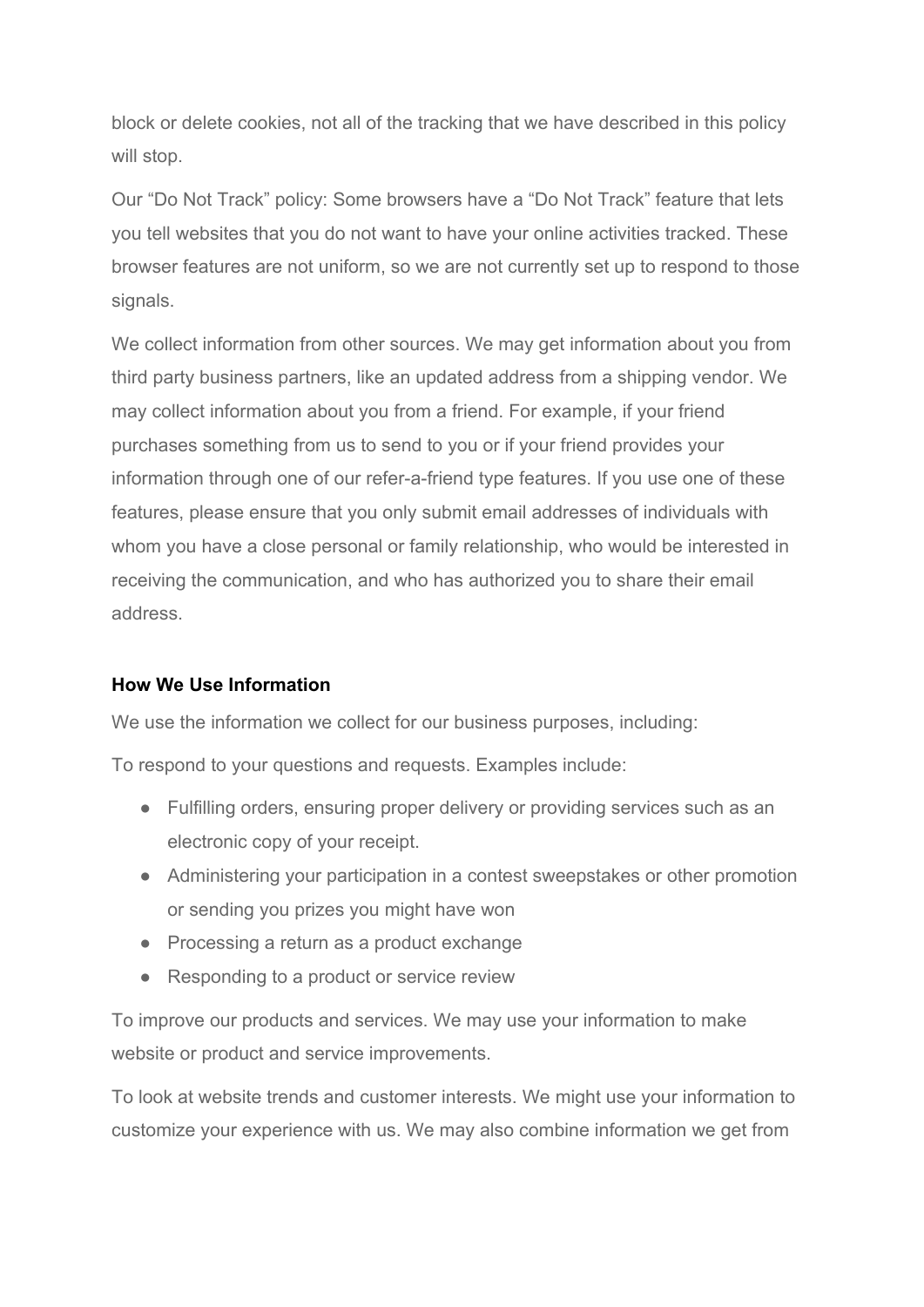you with information about you we have received from third parties or publicly available sources to assess trends and interests.

For security and loss prevention purposes. We may use your information to protect our company, our customers, or our websites.

For our marketing. In certain circumstances, we may send you communications about special SIGA Home Comfort promotions or offers. For example, if you have registered on a website or entered a contest and indicated you want to receive this information or if you sign-up to receive communications, via our online store. We may also notify you of new website features or product and service offerings. If permitted, we may also send information about offers from our Affiliates and other companies we think you might find interesting. To opt-out or manage our communications with you, simply send us an e-mail to: sales@sigahomecomfort.com.

We may use information to deliver you marketing communications (including online ads) based on your interests or online behaviour. For example, if you view a product on our website and you request to be notified when it will be in stock or on sale.

To communicate with you about your account or our relationship. We may contact you to tell you about changes to this Privacy and Security Statement, the Terms of Use of our websites or mobile applications, or changes to any of our programs in which you might be enrolled. We may also tell you about issues with your orders or if there is a product recall or product defect or special details for product installation.

For social media. When you engage with our content on or through third-party social networking websites, plug-ins and applications, you may allow us to have access to certain social media account information (e.g., name, username, email address, gender) as determined by the settings of the social media services to deliver the content or as part of the operation of the website, plug-in or application. Social media platforms may collect information about your use of our services and may notify other users of the platform about your activities on our websites and mobile applications. Social media services may also use cookies or other technologies to provide services or track your online activities over time and across multiple websites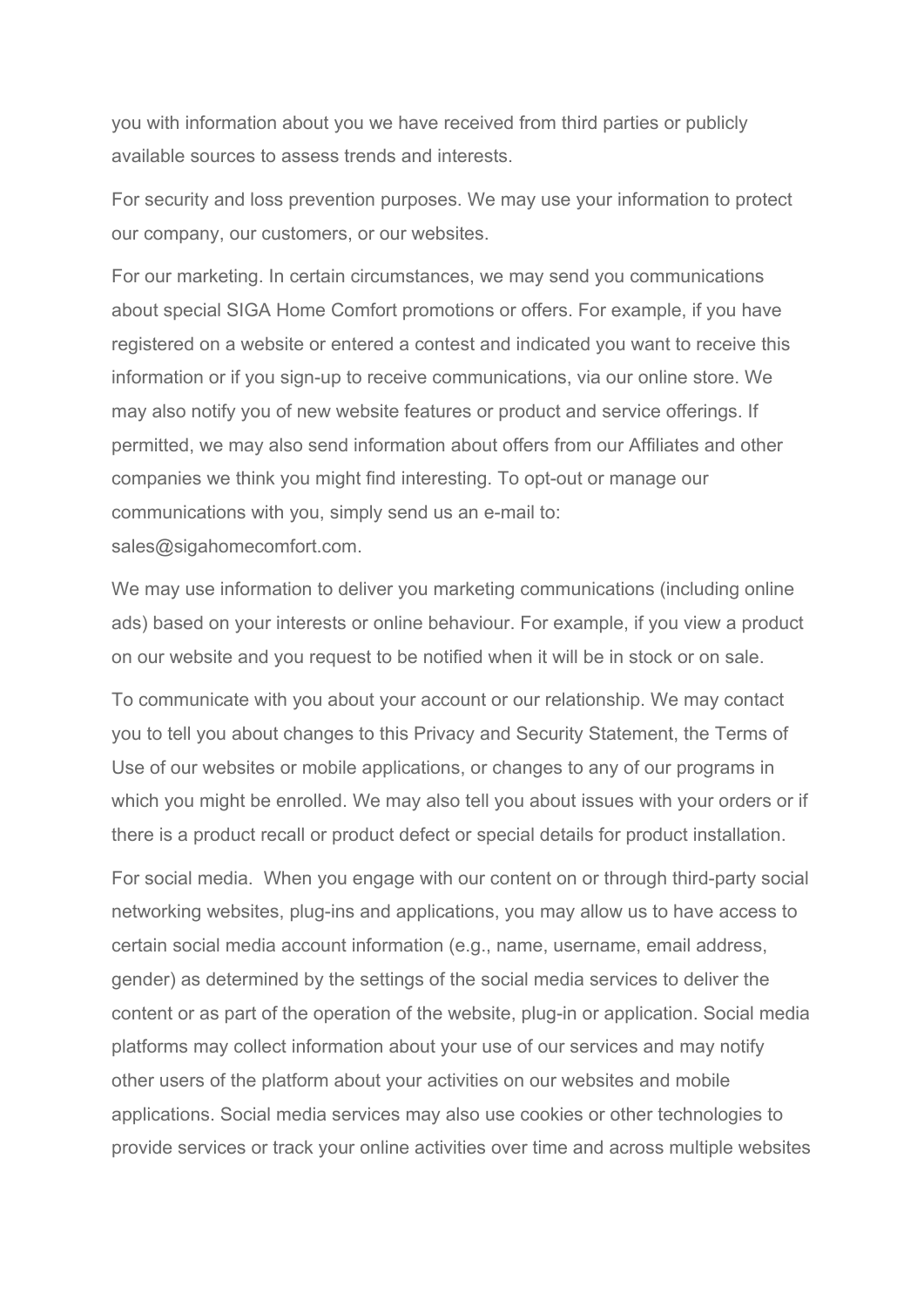and mobile applications. Your interactions with social media features are governed by the respective privacy policies of the companies providing the features.

For de-identification purposes. We may also de-identify your personal information by cleansing it of information which might reasonably allow you to be identified, and aggregate this de-identified information with the de-identified information of other persons. We use de-identified information for internal business purposes, such as marketing, customer service, and business analytics.

For other uses we may disclose to you. We may also use personal information with your consent, and as otherwise permitted or required by law.

#### **Information Sharing**

Your information will only be shared with your consent. We may forward your information to an lighting fixture installer, such as an Electrician, upon your request. We may, at your request, communicate with your building management, if you live in a condominium or apartment building to discuss our product details and related compliances with Electrical Codes and wattage or energy usage details for the same.

#### **Your Privacy Preferences**

You can change your preferences to not receive marketing communications from us by emailing us, at: *sales@sigahomecomfort.com*. Please allow up to ten (10) days for your preferences to be processed. Even if you opt out of receiving marketing messages, we may still contact you for transactional purposes like confirming or following up on an order or service request, responding to customer service inquiries, or notifying you of product recalls or warranty information.

Registered website users can update their information at the My Account section of our website. If you are not a registered website user, you can contact us by email.

#### **Access to Personal Information**

You may access, update or correct inaccuracies in your personal information in our records in the following ways: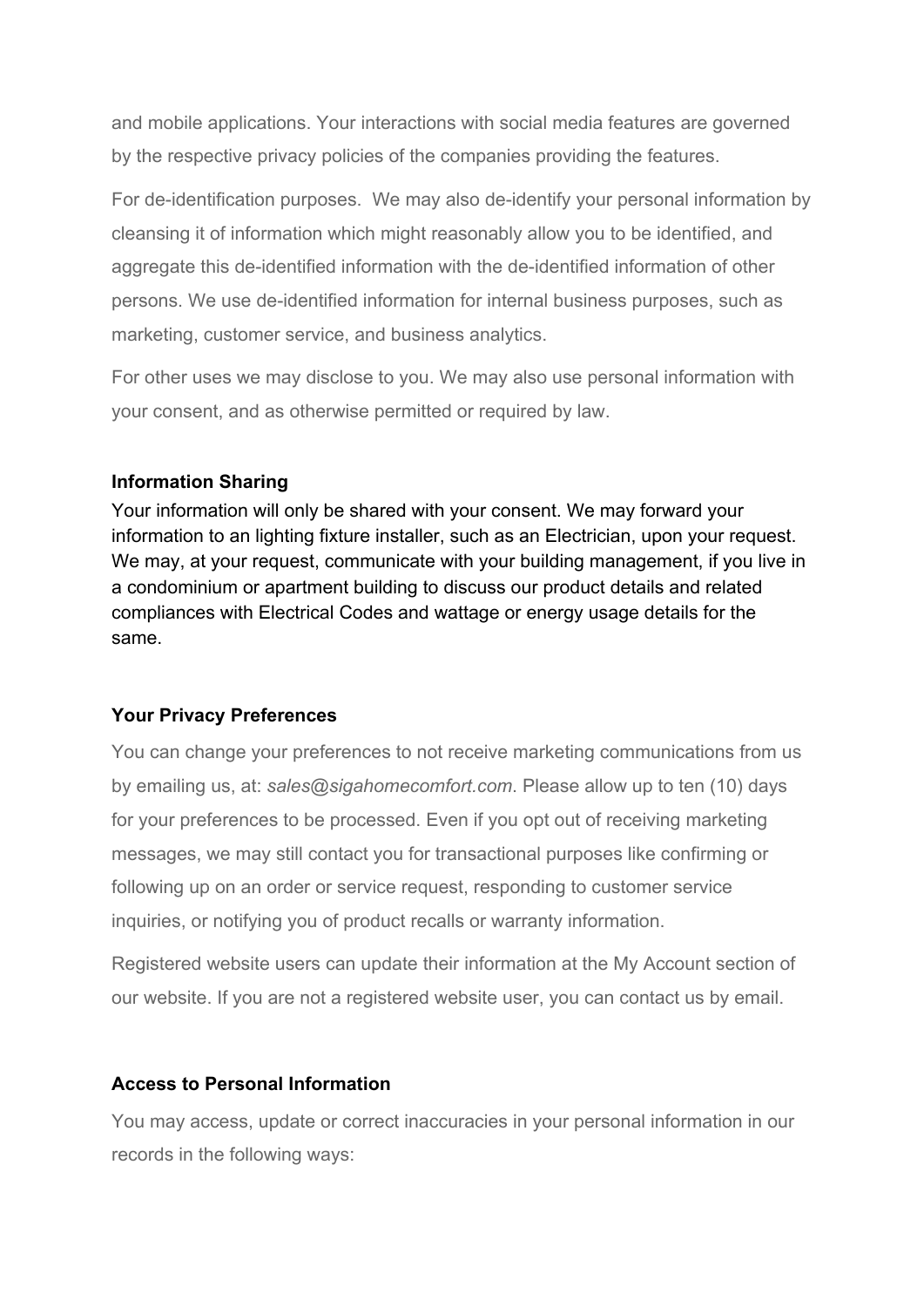- As a registered user with our websites, you can access your profile information at any time by clicking on the "Sign In" button at the top of any page on the website on which you are registered.
- By contacting us using the information provided below in the Contact Us section.

## **Our Sites and Children**

Our websites and mobile applications are not created for children. To our knowledge we do not collect information online from children under 18. If you are a parent or guardian and think we have information about your child, please email: *sales@sigahomecomfort.com*.

#### **Security**

When you place orders on our websites, all of your order information, including your credit card number and delivery address, is transmitted through the Internet using Secure Sockets Layer (SSL) technology. SSL technology causes your browser to encrypt your order information before transmitting it to our secure server. SSL technology, an industry standard, is designed to prevent someone other than operators of our websites from capturing and viewing your personal information.

While we use industry standard means to protect our websites and your information, the Internet is not 100% secure. The measures we use are appropriate for the type of information we collect. We cannot promise that your use of our websites or mobile applications will be completely safe. We encourage you to use caution when using the Internet.

We maintain your personal information for as long as required for the purposes set out in this Privacy and Security Statement, or as otherwise required or permitted by law.

#### **Links**

Our websites contain links to third party websites. If you click on one of those links, you will be taken to websites we do not control. This Privacy and Security Statement does not apply to the information practices of those websites. You should read the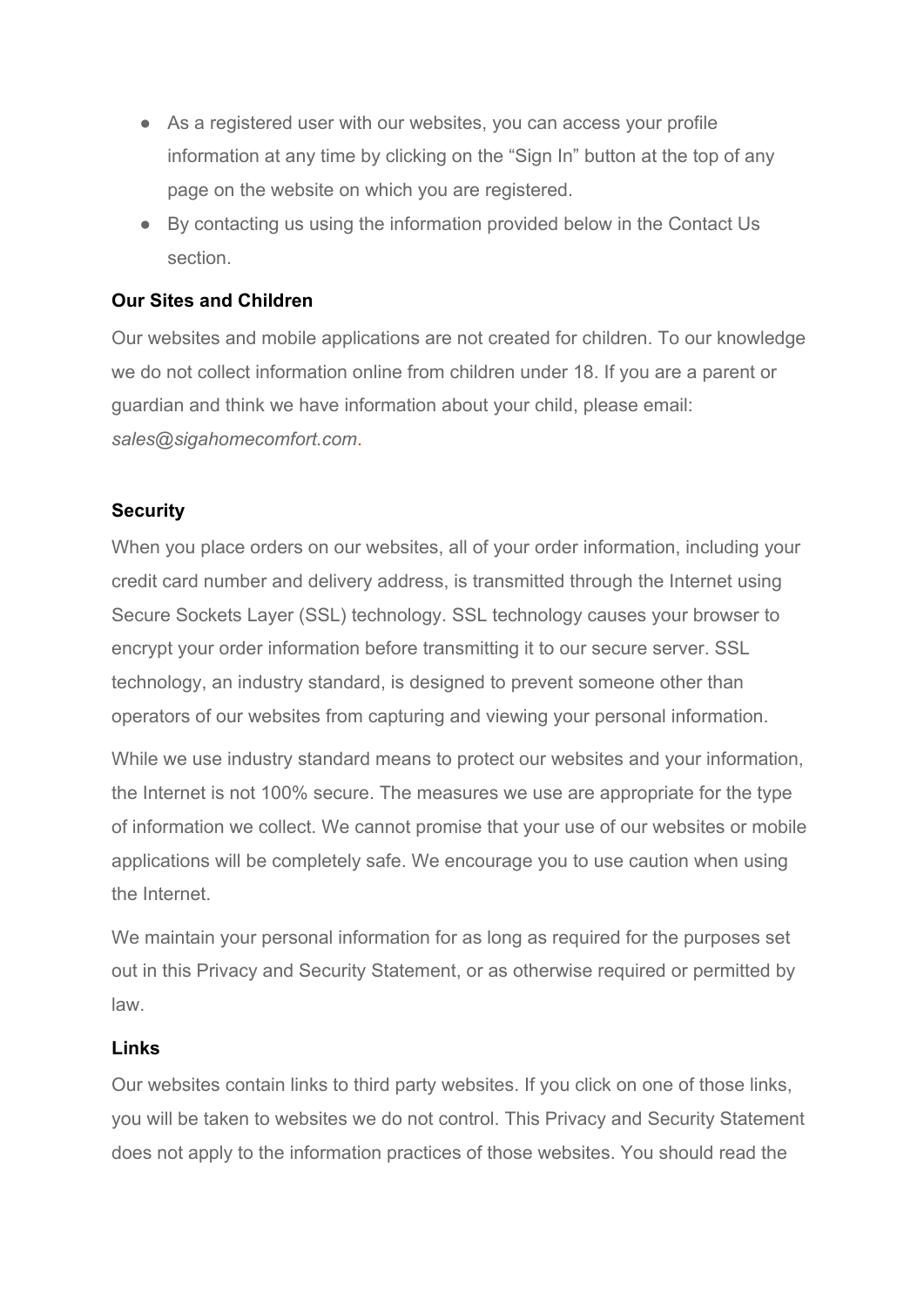privacy policies of other websites carefully. We are not responsible for the personal information practices of third party websites.

## **Contact Us**

If you have additional questions, or to access, update or correct inaccuracies in your personal information, you can call us at: (647) 330-2668, or reach us by email at *sales@sigahomecomfort.com.*

You can write to us at: Siga Home Comfort Attention: Privacy Office 330 Hwy 7, Richmond Hill, ON L4B 3P8

## **Changes to this Privacy and Security Statement**

Effective Date: June 30, 2020

From time to time we may change our privacy policies. We will notify you of any material changes to our Privacy and Security Statement by posting an updated copy on our website. Please check our website periodically for updates.

Our "Do Not Track" policy: Some browsers have a "Do Not Track" feature that lets you tell websites that you do not want to have your online activities tracked. These browser features are not uniform, so we are not currently set up to respond to those signals. We suggest you use Incognito Window in Google Browser or cookie blockers or malware blockers or SPAM protection technology to ensure security.

# **My Account Registration and Use**

My Account registration is an optional service provided by our website. You do not have to register to browse or shop online. When you register, you are asked for personal information such as your name, address, phone number, email address, and a username and password that you select. You may also optionally provide